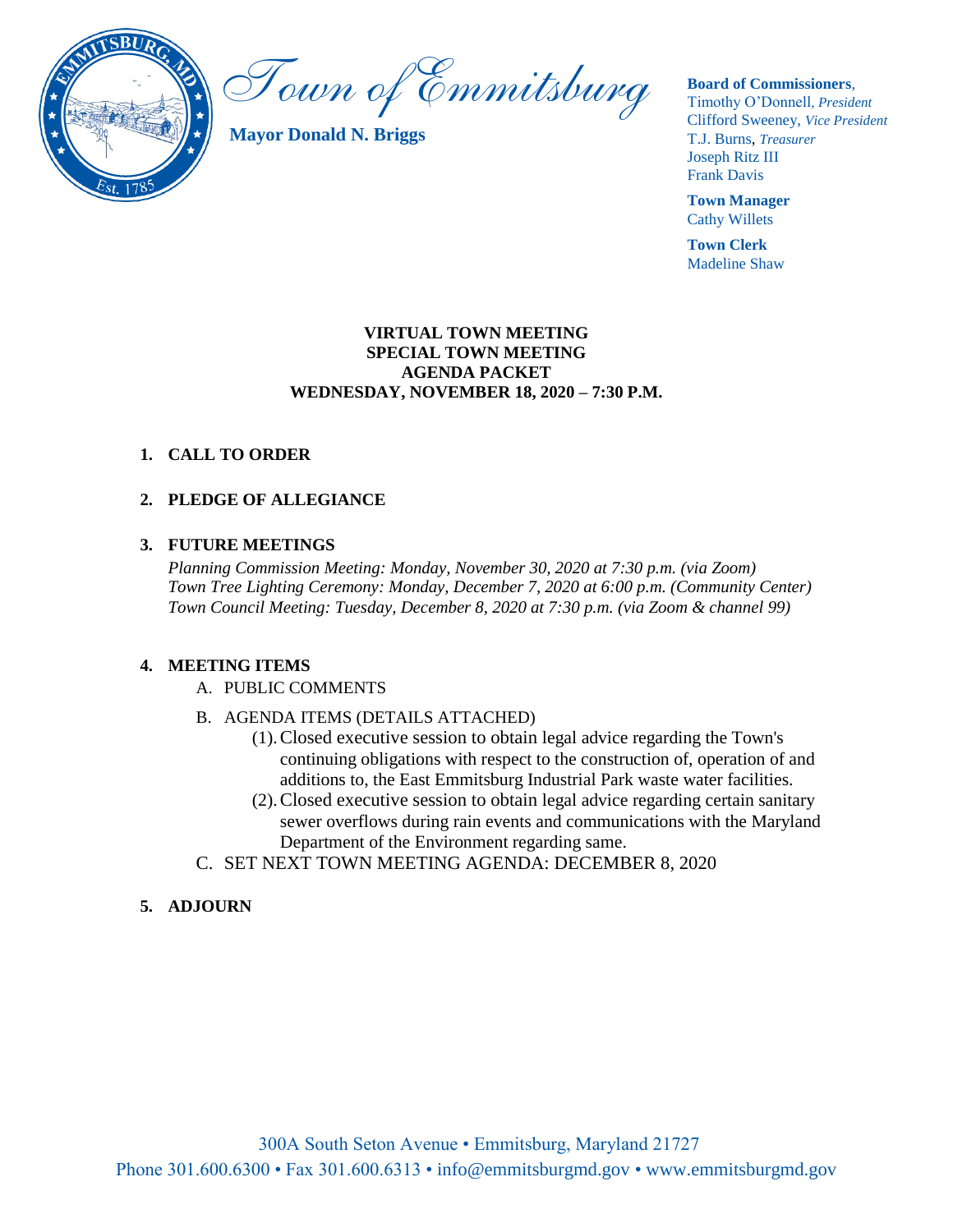## **ZOOM MEETING ACCESS INFORMATION:**

Topic: Special Town Meeting: November 18, 2020 Time: Nov 18, 2020 07:30 PM Eastern Time (US and Canada)

Join Zoom Meeting <https://us02web.zoom.us/j/82928972860>

Meeting ID: 829 2897 2860 Passcode: 911326 One tap mobile +16465588656,,82928972860#,,,,,,0#,,911326# US (New York) +13017158592,,82928972860#,,,,,,0#,,911326# US (Washington D.C)

Dial by your location +1 646 558 8656 US (New York) +1 301 715 8592 US (Washington D.C) +1 312 626 6799 US (Chicago) +1 669 900 9128 US (San Jose) +1 253 215 8782 US (Tacoma) +1 346 248 7799 US (Houston) Meeting ID: 829 2897 2860 Passcode: 911326 Find your local number: https://us02web.zoom.us/u/kemmh3WTyq

The town meeting will begin at 7:30 p.m. If you would like to speak during public comment or an agenda item, you must sign-up to speak BEFORE 7:30 p.m. Sign-up to speak by emailing your name, address and topic you'd like to speak on to mshaw@emmitsburgmd.gov. This meeting will only be open until the conclusion of public comment. Afterwards, the meeting will be closed to the public.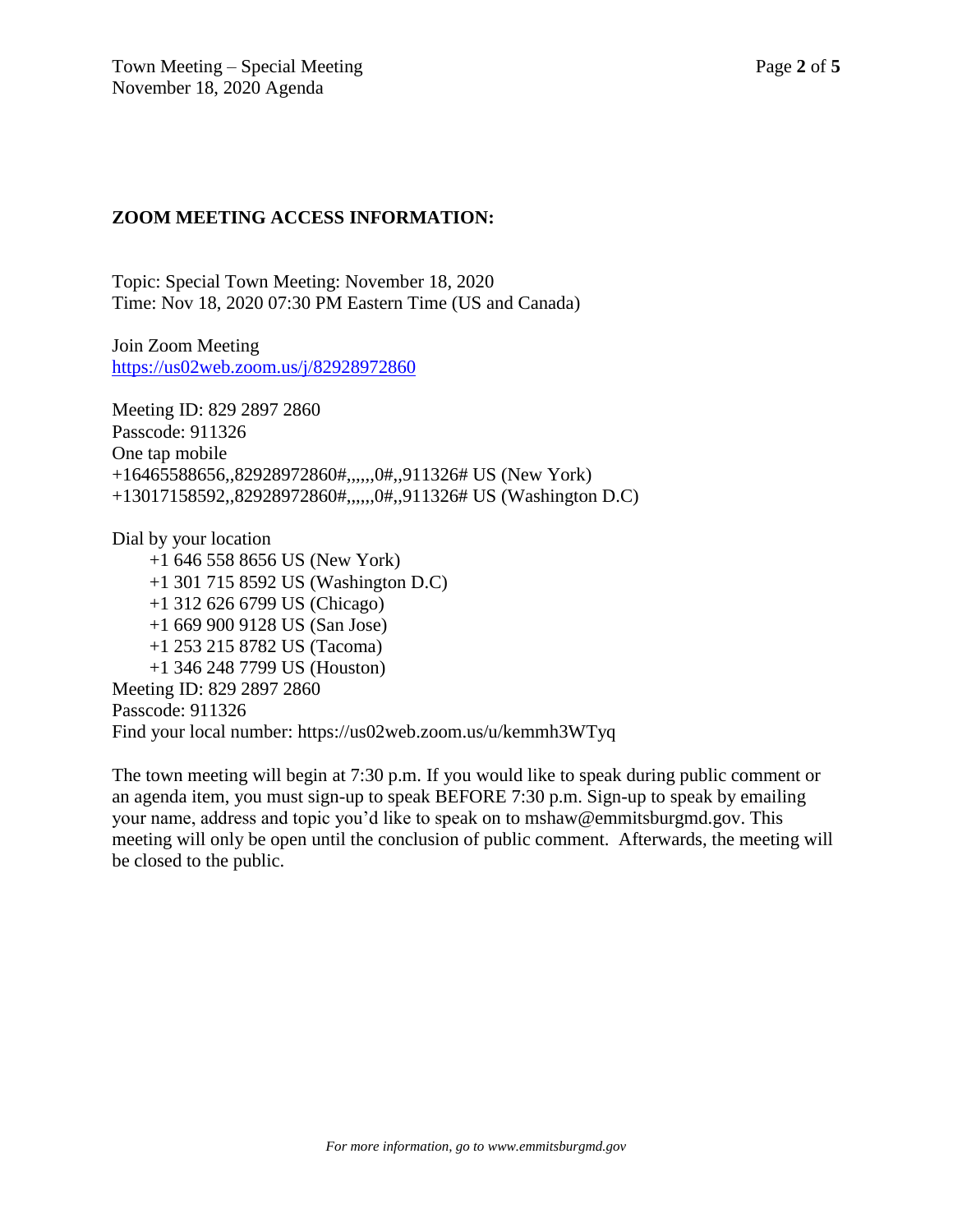## **A. PUBLIC COMMENTS**

## **B. AGENDA ITEMS:**

**AGENDA ITEM #1. Closed executive session to obtain legal advice regarding the Town's continuing obligations with respect to the construction of, operation of and additions to, the East Emmitsburg Industrial Park waste water facilities:** Presentation by town staff and Town Attorney, Leslie Powell, at meeting.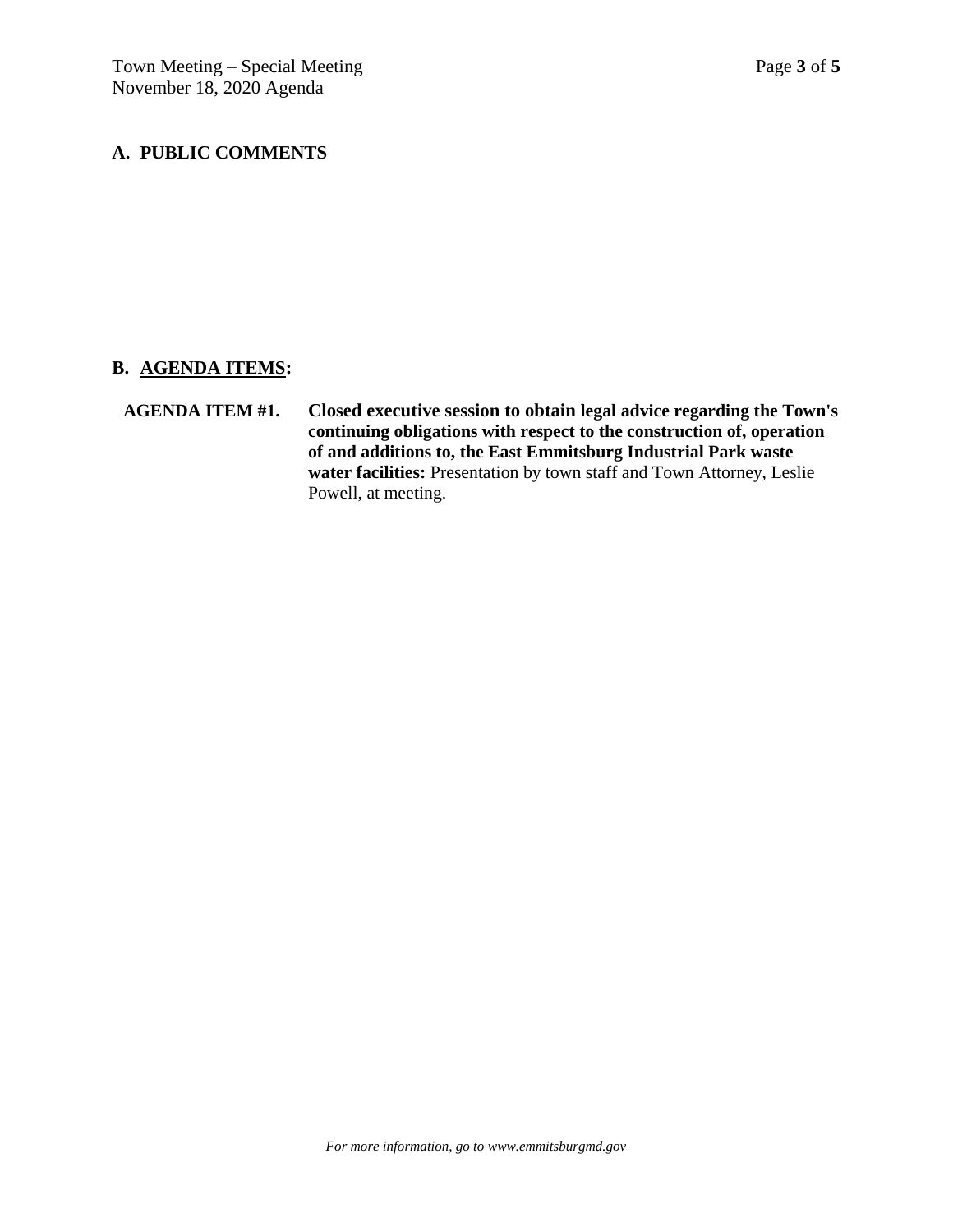### **AGENDA ITEM #2. Closed executive session to obtain legal advice regarding certain sanitary sewer overflows during rain events and communications with the Maryland Department of the Environment regarding same:** Presentation by town staff and Town Attorney, Leslie Powell, at meeting.